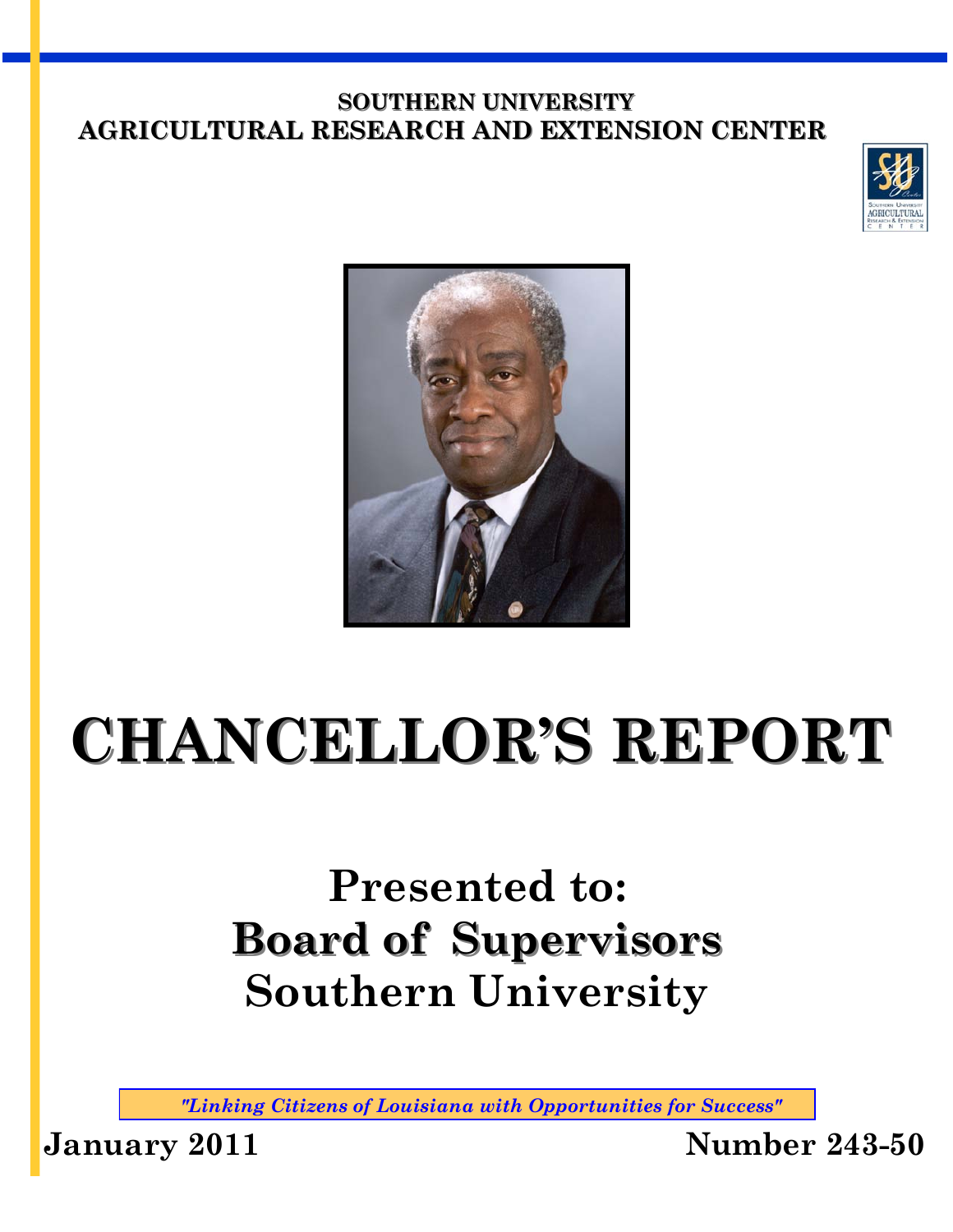## **SU Ag Center Visits African Farmers**

*Southern University Ag Center* 

**Leodrey Williams Chancellor** 

**Adell Brown** Vice Chancellor, Finance and **Administration** 

**Kirkland Mellad**  Vice Chancellor for Research

**Gina E. Eubanks**  Vice Chancellor for Extension

**Christopher Rogers** Director of Technology Services

**Editors**  Bridget Udoh Donna C. Badon

#### **A. O. Williams Hall**  P.O. Box 10010 Baton Rouge, LA 70813

**Tel**: (225) 771-2242

**Fax**: (225) 771-2861

**Website**: www.suagcenter.com

Southern University Agricultural Research and Extension Center, an entity of the Southern University System, Leodrey Williams, Chancellor, Ronald Mason, Jr., System President, Darren Mire, Chairman, Board of Supervisors. It is issued in furtherance of the Cooperative Extension Work Act of December 1971, and the Agricultural Research Program, in cooperation with the U.S. Department of Agriculture. All educational programs conducted by the Southern University Agricultural Research and Extension Center are provided to all persons regardless of race, national origin, or disability. © 2008 SU Ag Center.

The Southern University Center for International Development Program was a recipient of the 2009 **Borlaug Fellows** Women in Science Fellowship in collaboration with the SU Ag Center. This program provided training to agribusiness entrepreneurs from the African countries of Kenya and Malawi. The four Women in Science Borlaug Fellows received six weeks of training at the SU Ag Center in the summer of 2009. the ladies were: Maness Nkhata-Ngoma, Patience Mgollimwale, Stella Kachoka, and Eunice Mwongera.

In November, 2010, Drs. Fatemeh Malekian, associate professor, SU Ag Center, Rufus Nwogu and Walter Wiles, LSU International program, traveled to Kenya and Malawi as a follow up to evaluate the Borlaug Fellows Program.

In Kenya, the SU Ag Center team met with a USDA representative and members of the African Women in Agriculture at Eunice Mwongera's office. Mrs. Mwongera gave a PowerPoint presenta-

tion of her work, business, and how she has applied what she learned during her Borlaug Fellow training at the SU Ag Center.

Mwongera owns Hillside Farm which exports fruits and vegetables to European countries. One of the stops for the SU Ag Center team was Kephis, a government laboratory that conducts pesticide tests on fruits and vegetables for export, where future collaboration between Southern University Ag Center and the lab was discussed. The team also visited a number of private fish farms and the USAID Office and met with a representative who provided positive feedback to inquiries.



**Health Ministry, Kenya** 

In Malawi, the team visited Mannes' greenhouse where she raises plants for sale and distribution to other vendors. She has used what she learned in Baton Rouge to expand her horticulture business. Mannes also runs a processing facility where she extracts oil from maize (corn) and soy, and makes maize flour for human consumption.



**School children, Malawi** 

Next stop in Malawi was Stella's village where the team observed how she has structured her village into different committees and how wonderfully they were working together and accomplishing their set goals. They met at the church and had a question and answer session with the participants. Then they interacted with students at a school, discussing healthy living and lifestyles.

Their last stop was the USAID Office where the representatives declared their commitment to providing them with resources to enhance their projects.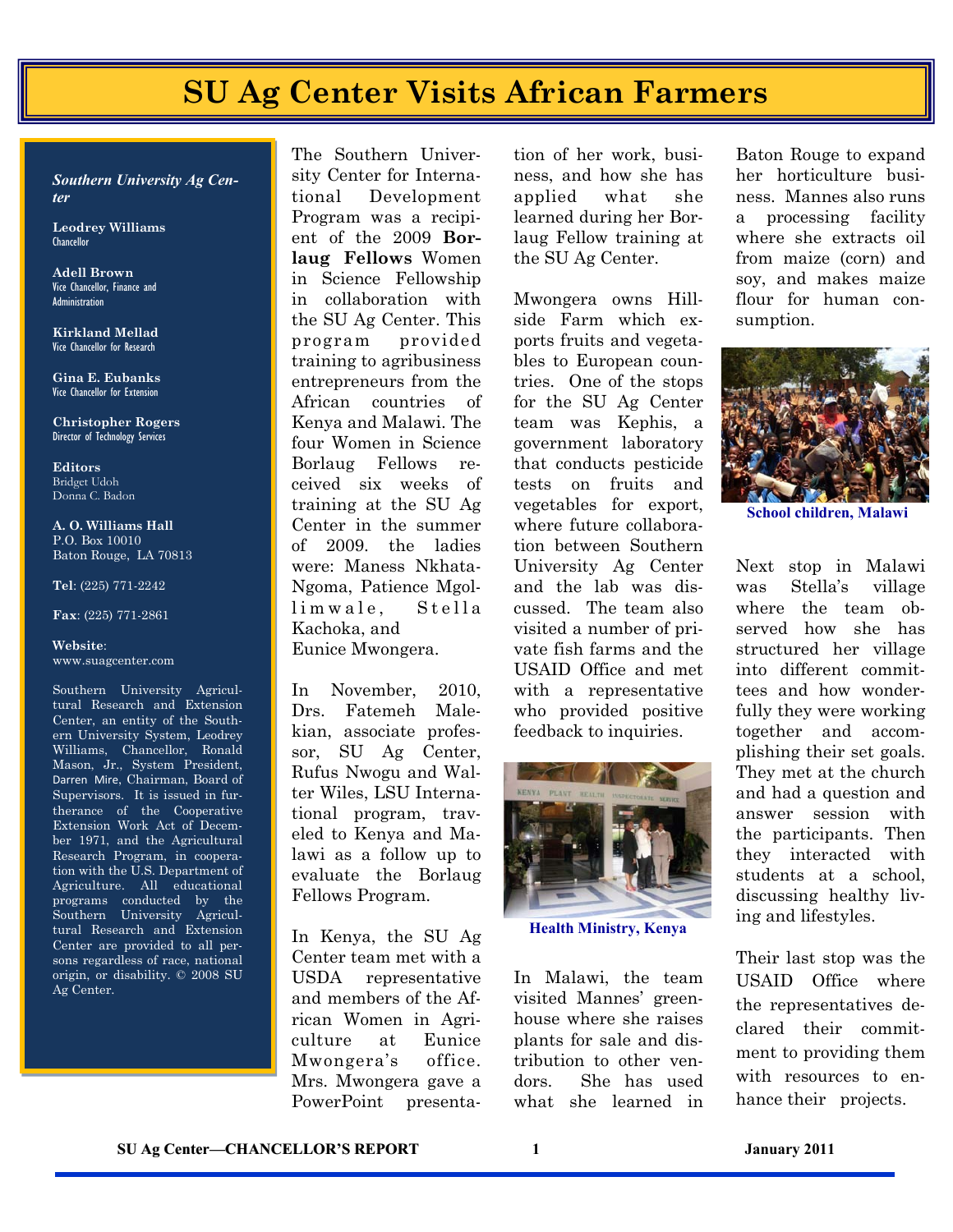#### **Small Farmer Agriculture Leadership Institute Held in Tuskegee**

The 68th Professional Agricultural Workers' Conference (PAWC) took place at Tuskegee University, Tuskegee, Alabama, December, 5- 7, 2010. The theme was *Empowering Underserved Farmers and Rural Communities by Changing Legislation*, *USDA Eligibility Requirements, and Program Delivery.* 

Dr. Dawn Mellion-Patin conducted the 7th session of the third class for Small Farmer Agriculture Leadership Institute as part of the Professional Agricultural Workers' Conference (PAWC) preconference workshops, December 4-5. Class participants numbering more than 30 arrived from various states to attend the conference, two of whom asked questions during the Q&A session with USDA Secretary of Agriculture, the Honorable Tom Vilsack, and keynote speaker at the PAWC.

Dr. Owusu Bandele, Professor Emeritus, horticulture and organic agriculture, Southern University Ag Center gave the George Washington Carver Public Service Hall of Fame Awards Banquet Lecture and Dr. Gina E. Eubanks,

Vice Chancellor for Extension, presided over the event.



**Small Farmer Agriculture Leadership Institute class with director Mellion, far left, and SU Ag Center vice chancellor for Extension, Eubanks, far right** 



**Eubanks, left, watches as Tuskegee President, Gilbert Rochon hands Professor Emeritus Bandele, right, a plaque** 

The 2012 Farm Bill was the focus of this conference. Activities included: networking, workshops, paper presentations, poster ses-

sion, exhibits and displays. The workshops covered topics such as Strengthening Partnerships with USDA, moderated by SU Ag Center's Dr. Dawn Mellion-Patin. Paper presentations included success stories, production issues, empowering small farmers and rural communities, and planning successful programs.

Conference participants representing Southern University Agricultural Research and Extension Center included: Dr. Gina Eubanks, Vice Chancellor for Extension, Dr. Dawn Mellion-Patin, Specialist, Agriculture and Director of the Small Farmer Agriculture Leadership Institute, Dr. Bridget Udoh, Communications Specialist, Mrs. Zanetta Augustine, Extension Associate, Mr. Eugene Runles, Farm Superintendent, Ms. Lisa Gray, Research Associate and Mr. Terry Washington, Extension Agent (Rapides Parish).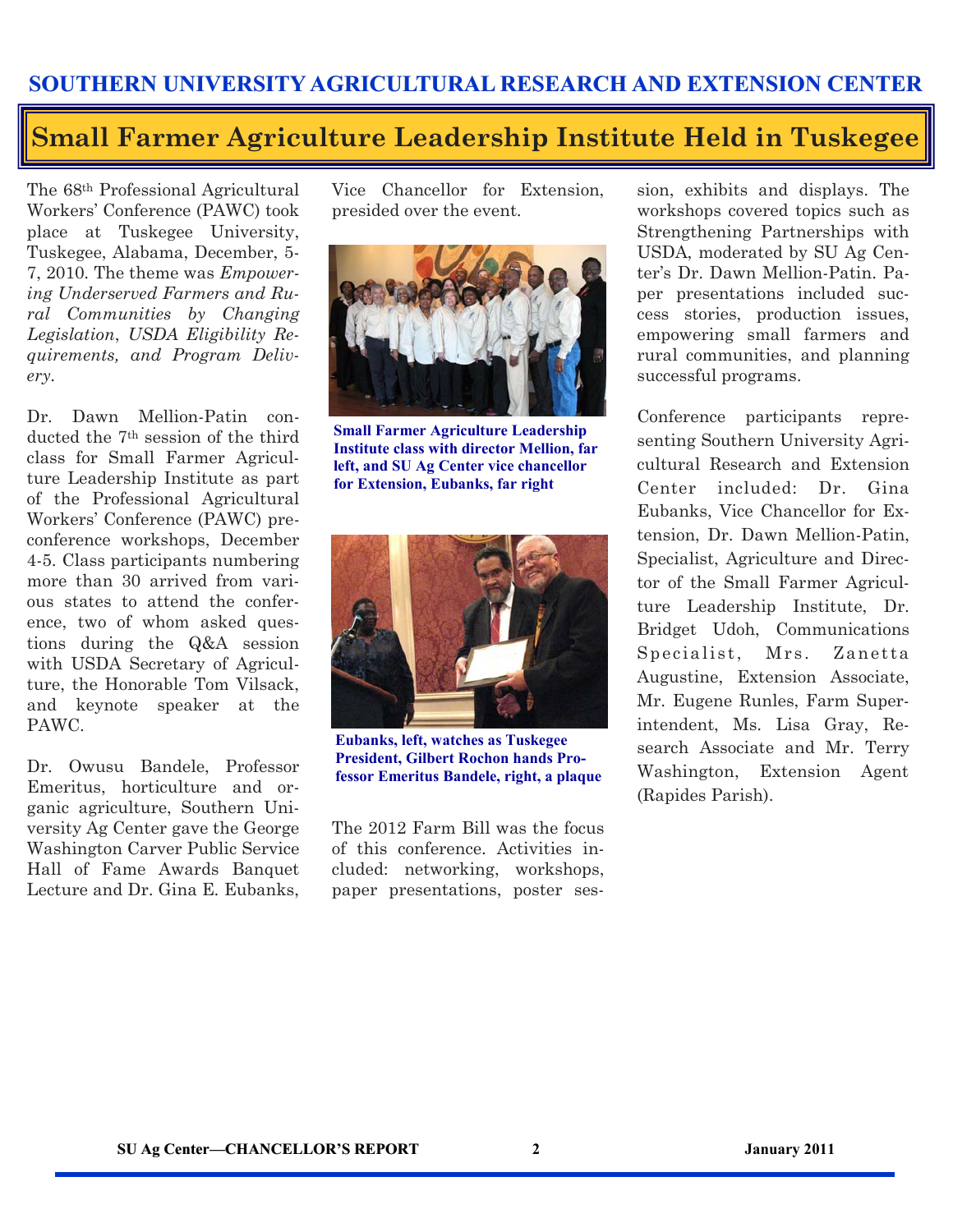## **SU Ag Center Receives Grant Awards from USDA**

In the fall of 2010, the Southern University Ag Center received notification that the proposals submitted to USDA were funded as follows:

**Dr. Dawn Mellion-Patin:** the Office of Advocacy and Outreach awarded the sum of \$300,000 for the Outreach and Assistance of Socially Disadvantaged Farmers and Ranchers in Louisiana. This one-year project will provide technical assistance to Louisiana small farmers. One of the key outcomes of this project will be the highly anticipated Southern University Ag Center's "Louisiana Small and Minority Farmers' Conference" which will be held March 17—19, 2011.

Dr. Mellion-Patin also received a Capacity Building Grant award in the amount of \$199,684. The Academy for the Academic Enhancement of High School Students in the Food and Agricultural Sciences project will offer academic enhancement and leadership development to high school students across the state. The ultimate goal of this project is to enhance the testtaking skills of minority youth while enhancing their leadership development and exposing them to careers in the food and agricultural sciences.

Other recipients of the USDA Capacity Building grant included: Drs. **Yadong Qi**, *Ultraviolet-B Radiation*  *Protection Strategies in Selected Southern Trees,* \$299,510; **Zhu Ning**, *Quantifying the Responses of Urban Tree Species to Elevated CO2 and Flooding*, \$299,947; **Bridget Udoh**, *Strategies to Improve Farm and Business Efficiency Through Integrated Communications,* \$185,323; **Kasundra Cyrus**, *Preparing Families for Future Health and Wealth Challenges*; \$264,733; and **Glenda S. Johnson**, *Southern University Childhood Obesity Prevention Study*, \$281,533.

#### **Southern University Holds Plant Biosecurity Symposium**

Southern University, Baton Rouge, and Ag Center scientists hosted the third annual "Frontline Biosecurity Symposium" to discuss potential threats to our nation's natural resources and agriculture in November 2010.

The event was kicked off at the Southern University's Smith-Brown Memorial Student Union, the second day, it moved to the Agricultural Research and Extension Center. The symposium featured presentations and demonstrations from scientists and professionals working on the front lines of research. They have been monitoring high consequence pathogens, insect pests, and invasive weeds that are dangerous to our nation's agriculture and renewable natural resources.

Presentations and hands-on demonstrations were made by Alabama A&M University, Ohio State University, LSU, Florida A&M University, Southern University, USDA ARS, USDA APHIS, US Customs and Border Protection, Department of Homeland Security, and Louisiana Dept. of Agriculture and Forestry. Approximately 120 professionals, students, scientists and community members interested in the health and safety of plants attended the symposium.

Urban Forestry Professor Daniel Collins organized this event to discuss natural and manmade threats to the US agricultural system.



Dr. Herman Warren, VA Tech, presents



Students listen attentively to presenter

**SU Ag Center—CHANCELLOR'S REPORT 3 January 2011**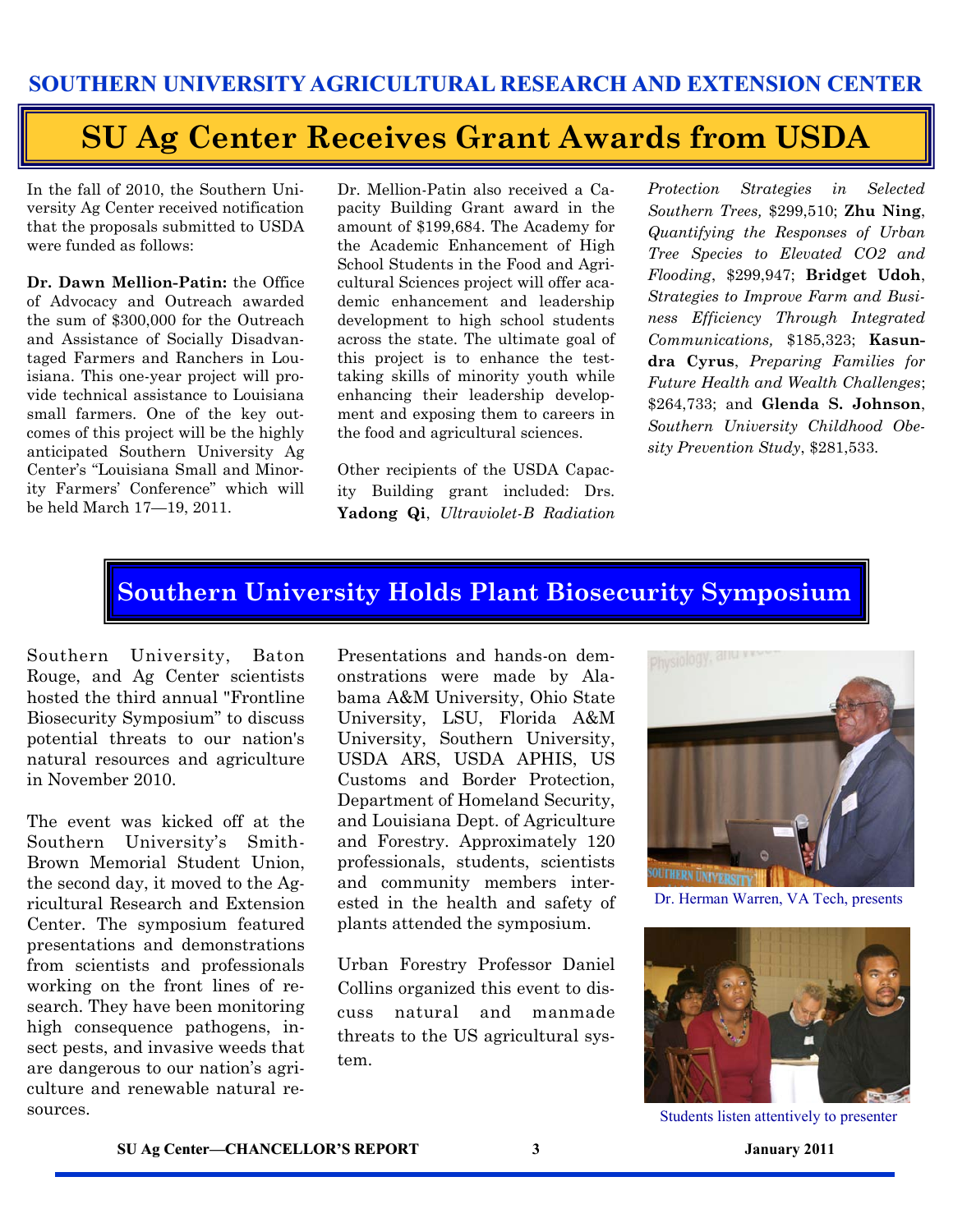#### **SU Ag Center Vice Chancellor Installed as Association Chairperson**

At the Association of Public and Land-grant Universities meeting in November, 2010, Dr. Gina E. Eubanks, Vice Chancellor for Extension, Southern University Ag Center was installed as the Chairperson for Association of Extension Administrators.

The mission of 1890 Cooperative Extension System is to assist diverse audiences, with emphasis on those who have limited social and economic resources, to improve their access to positive opportunities through outreach education.



**Dr. Gina E. Eubanks** 

Memberships include the administrators and/or associate administrators for Cooperative Extension at 1890 land-grant institutions and Tuskegee University.

#### **Regional conference seeks ways to enhance economic growth**

The Center for Rural and Small Business Development and Communities of Color Network represented the Southern University Agricultural Research and Extension Center at the annual Southern Regional - Asset-Building Coalition Conference.

The purpose of the conference was to engage a diverse group of community

and faith-based organization leadership, financial and academic institutions, federal and state governments, private sector, policy advocates, researchers, and other key stakeholders in a discussion on existing challenges against economic growth in the Gulf Coast states. Much emphasis was placed on defining policies and programs that support low-income families and communities. They also looked at practical opportunities that coalitions can employ to help families become economically stable.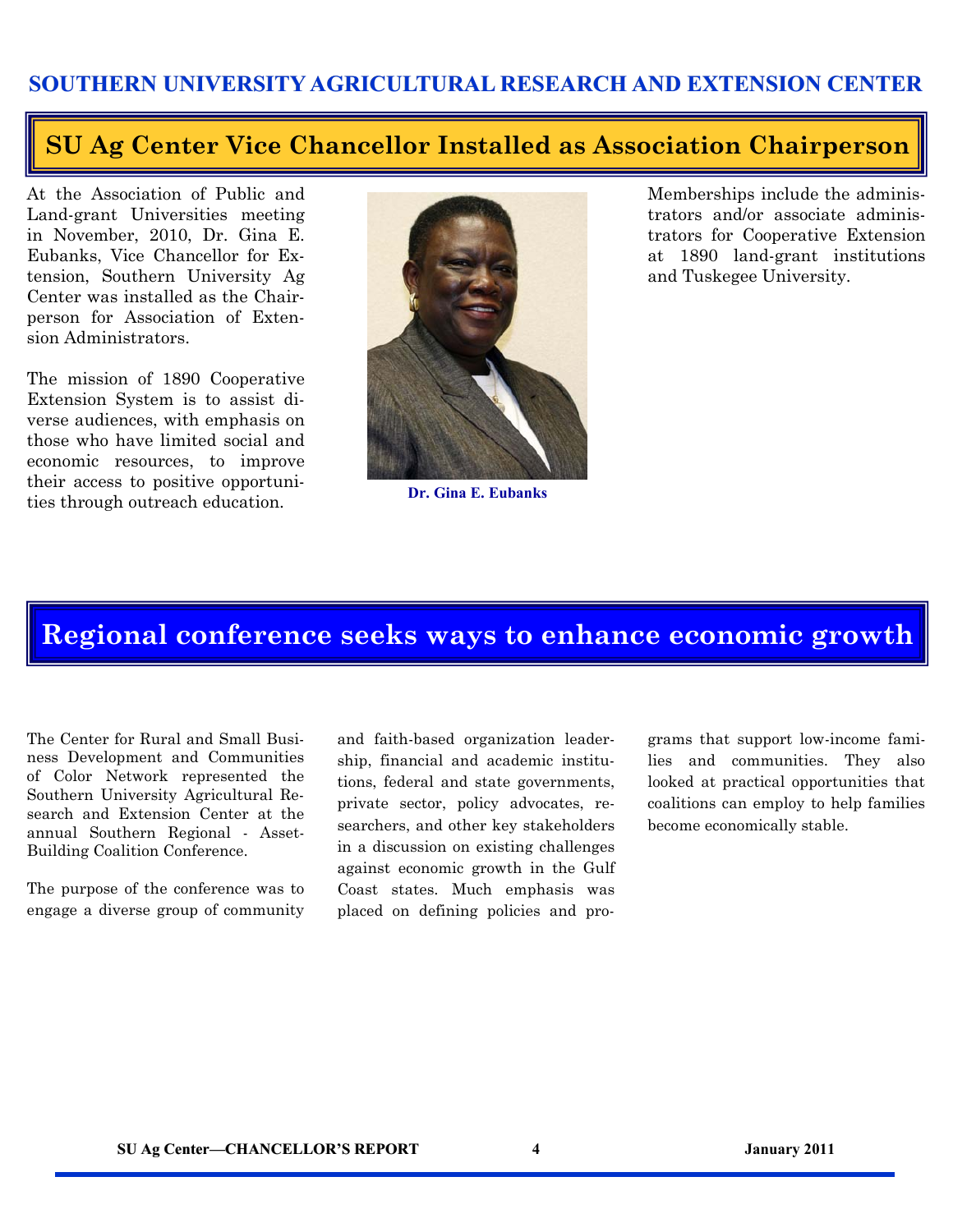#### **SU Ag Center Reaches out to Capital Area Technical College**

On November 8, the Center for Rural and Small Business Development collaborated with Louisiana Department of Family & Children Services to conduct a workshop for students at Capital Area Technical College, Baton Rouge. The students were interested in starting Daycare businesses.

They were eager to get assistance in planning their business ventures, but amazed at the new childcare regulations, rules, and guidelines in the daycare businesses. Several of them were already considering changing to other business ventures.

Business Development Specialist Eual Hall reminded them of important considerations of entering any business venture regardless of the type of business.

#### **Great American Smokeout Day Celebrated at SU Ag Center**

November 18, 2010 was the day the nation celebrated the Great American Smokeout (GASO). This annual event is held on the third Thursday in November throughout the nation, encouraging Americans to stop tobacco smoking.

At Southern University, the day was filled with activities sponsored and participated in by the SU Ag Center-Communities of Color (CoC) Network and Fresh Campus. The theme for the day was "Stop the Habit TODAY for a Healthier Tomorrow." The day began early with an informational tabletop display at the Southern University Student Union where students engaged in conversation about the dangers of tobacco use.

Regional Coordinator, **Urina F. Holt** celebrated the 35th Annual Great American Smoke Out at Southern University, Shreveport (SUSLA) Health & Physical Education Complex in Shreveport, on November 18.

Ms. Holt announced the event on local monitors throughout SUSLA main campus and the metro center; she also displayed flyers, posters, and e-blast inviting faculty, staff and students along with individuals in the local community to participate in the GASO event.

Dr. Ray L. Belton, Chancellor of SUSLA signed a proclamation recognizing the event to encourage smokers and tobacco users to make a plan to quit, or to plan in advance and quit smoking on that day.

Mayor Cedric B. Glover also signed a proclamation declaring that the City of Shreveport observes the day by choosing not to smoke or use tobacco products. Ms. Holt spoke on the importance of living a tobacco-free life by not using tobacco. She also shared some of the harmful and deadly ingredients that are found in tobacco and explained where to go for help.

The audience listened to the many causes and effects that tobacco has caused in the African American communities. Some of the participants testified they were willing to stop smoking for that day and/or willing to consider giving up smoking completely. Giving up smoking or using tobacco for one day may lead someone to not return to such an addictive and health risk habit.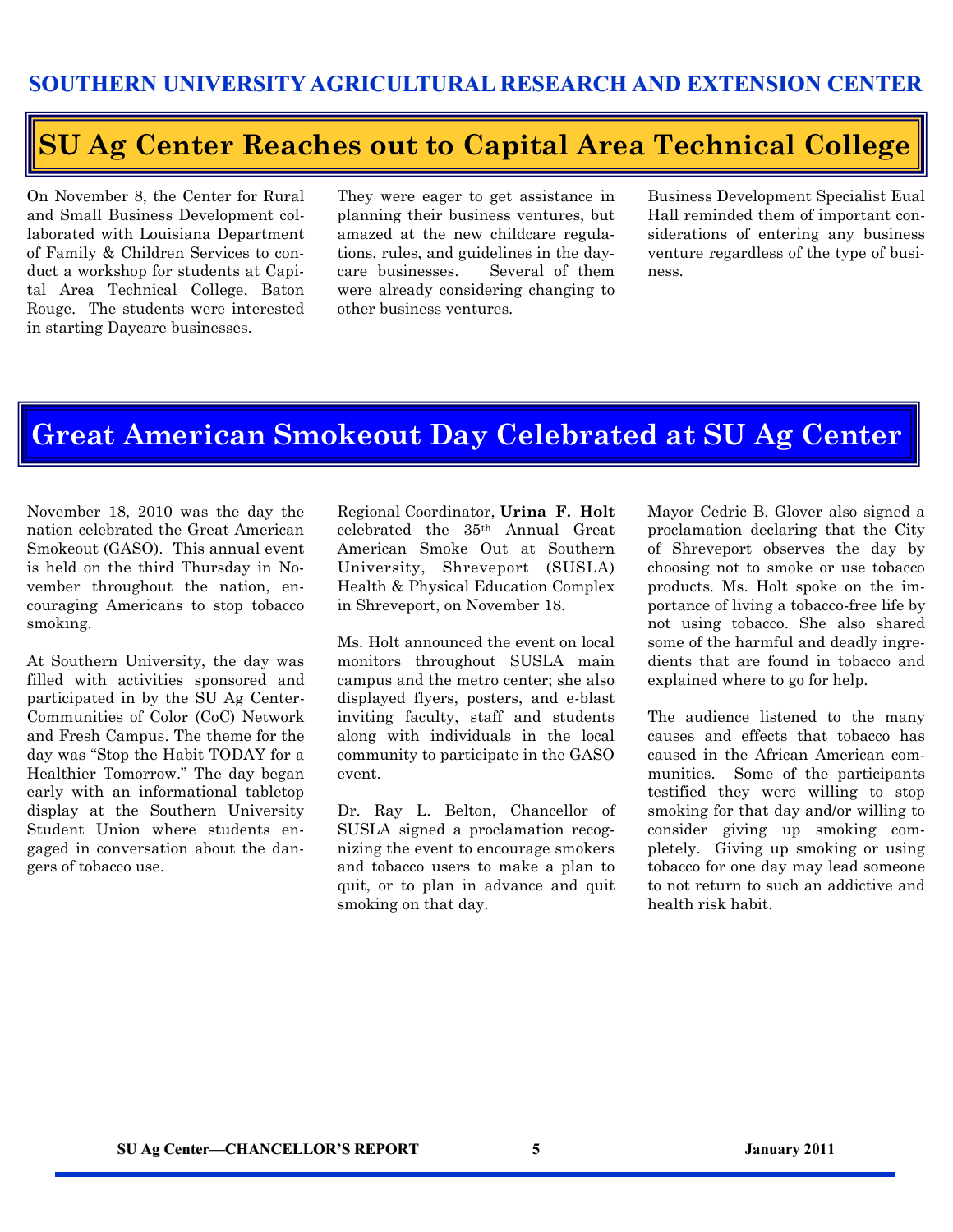#### **Great American Smokeout Day contd.**

**Frankie Poland**, regional coordinator with the CoC Network, was guest speaker at the GASO event held at Clinton Middle School.



**Poland addresses audience** 

Later, the Fresh Campus and the CoC Network had an evening of celebration. The Greek organizations on campus provided valuable information about tobacco use in the form of skits as well as other slide presentations.

**Paula Jordan**, Communities of Color Network Regional Coordinator, partnered with two agencies to plan Great American Smokeout activities in Regions 4 and 5. In partnership with Southwest Louisiana Area Health Education Center, Paula was able to show 6th-12th grade students in Iberia Parish a DVD entitled *Truth or Dare*. In an effort to encourage students to refrain from or quit using tobacco, the DVD highlighted the negative impacts and health risks associated with tobacco use. Additionally, students in 6th grade were provided with information on tobacco laws in Louisiana to share with their parents.

In Region 5, Ms. Jordan worked with the pastor and music minister at Open Arms Baptist Church

in Lake Charles, LA to host a noon prayer service. The purpose of the prayer service was to pray for the release of individuals who are held by the bonds of tobacco. Pastor Carlos Ross opened the service with a prayer and Minister Eric Johnson played soft music for the meditation.

**Shawntell Lewis-Harrell**, Regional coordinator, conducted an educational booth display at the Louisiana State Building in Alexandria during the Great American Smokeout event. Several employees and constituents visited the booth for tobacco educational awareness information and to sign pledges vowing to live tobacco-free. As a token of appreciation for their participation, Harrell issued several giveaways such as t-shirts, stress kits, pens, notepads, and cigarette crushies with tobaccofree messages. In addition to this all-day activity, Harrell aired a public service announcement on KKST KISS 98.7 FM, encouraging Central Louisiana tobacco users to refrain from using all tobacco products on GASO, hopefully, to quit for life. On-air personality Jay Stevens interviewed Harrell to discuss the mission of Communities of Color Network, why the organization's work is vital in the African-American community, and the importance of GASO.

Communities of Color Network Regional Coordinator**, Shirley B. Simon** manned a tobacco education/ awareness booth display for the annual Great American Smokeout Day event at the Zulu Social and Pleasure Club in New Orleans. The GASO Event was held to encourage smokers to quit for at least one day in the hope that they may decide to permanently kick the habit. Smokers who took part in the event and quit smoking for 24 hours were asked to put at least five cigarettes into the CoC's Putting Your Heart Into Your Health Brown Bag. Each Zulu member that participated was given a CoC T-shirt and other smoke-free prizes as a token of appreciation. "Even if they don't quit permanently, they learned that they can kick the habit for a day and that they have plenty of support," said Simon. She shared the CoC's mission, the impact tobacco use has on the African-American community, dangerous chemicals used in tobacco products, the effects of second-hand smoke exposure, and the Quit line number.



**Simon hands bag of information to event participant, left**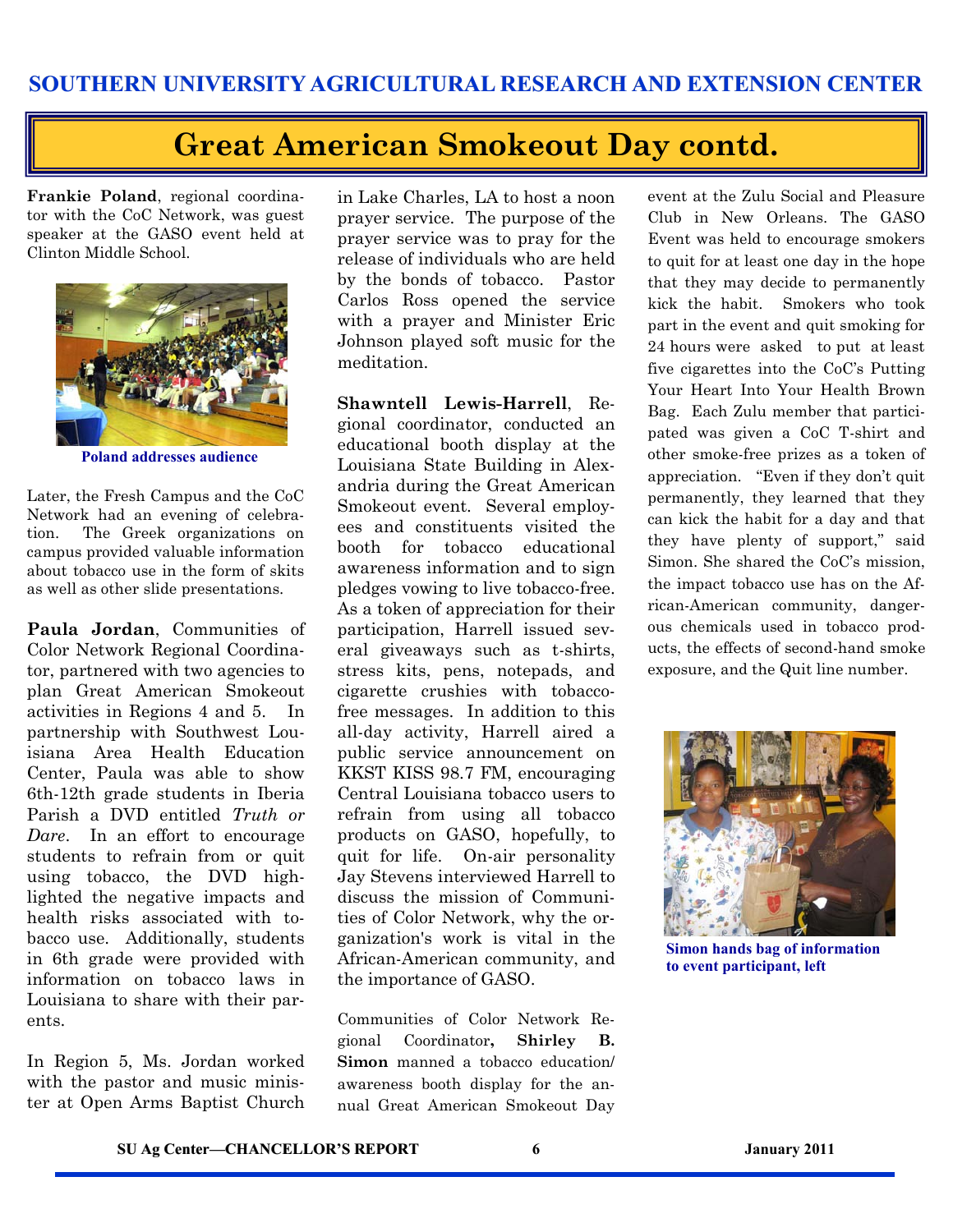#### **St. Helena Community Garden Club Gets Help from SU Ag Center**

The St. Helena community garden is located on 123 Park Loop Road in Greensburg on approximately two acres of land. This club consists of youth and adults.

For the fall garden, students planted vegetables such as collard, mustard, turnip, cabbage greens and green onions.

The youth actually learned where vegetables come from, how they grow and what they look like.



**Adults and youth work together** 

Additionally, they learned how to prepare vegetables for eating from harvest to serving. Given that these days, most youth seem to have difficulty recognizing basic vegetables, and knowing what to do with them, growing vegetables is providing them with a valuable life skill and education while they have fun.

Benefits of the garden include: improved quality of life for participants; enhanced catalyst for neighborhood and community development; stimulation of social interaction; encouraged self-reliance; neighborhood beautification; production of nutritious food; and reduced family food budget.

Angela Myles, area agent, coordinates this effort.

#### **Workshop helps parents help their children**

St. Helena Parish School System hosted a workshop entitled, "Helping Parents Help Their Children," late 2010. Ms. Delores Johnson, Parent Educator, SU Ag Center, facilitated the workshop. Johnson provided the group with great tips on how parents can assist their children such as designating a specific area and time for homework.

She also explained that children can learn how to use math and organizational skills by assisting with meal preparations. "Ms. Johnson was very engaging, informative and a pleasure to work with," said a participant.

The parents in attendance were very receptive of these tips and participated in group discussions regarding improving students' study habits, assisting the school and encouraging other parents to participate.

Johnson was very engaging, informative and a pleasure to work with. "My hope is that we will be able to work together in the future on another project," said Johnson.



**Parenting workshop**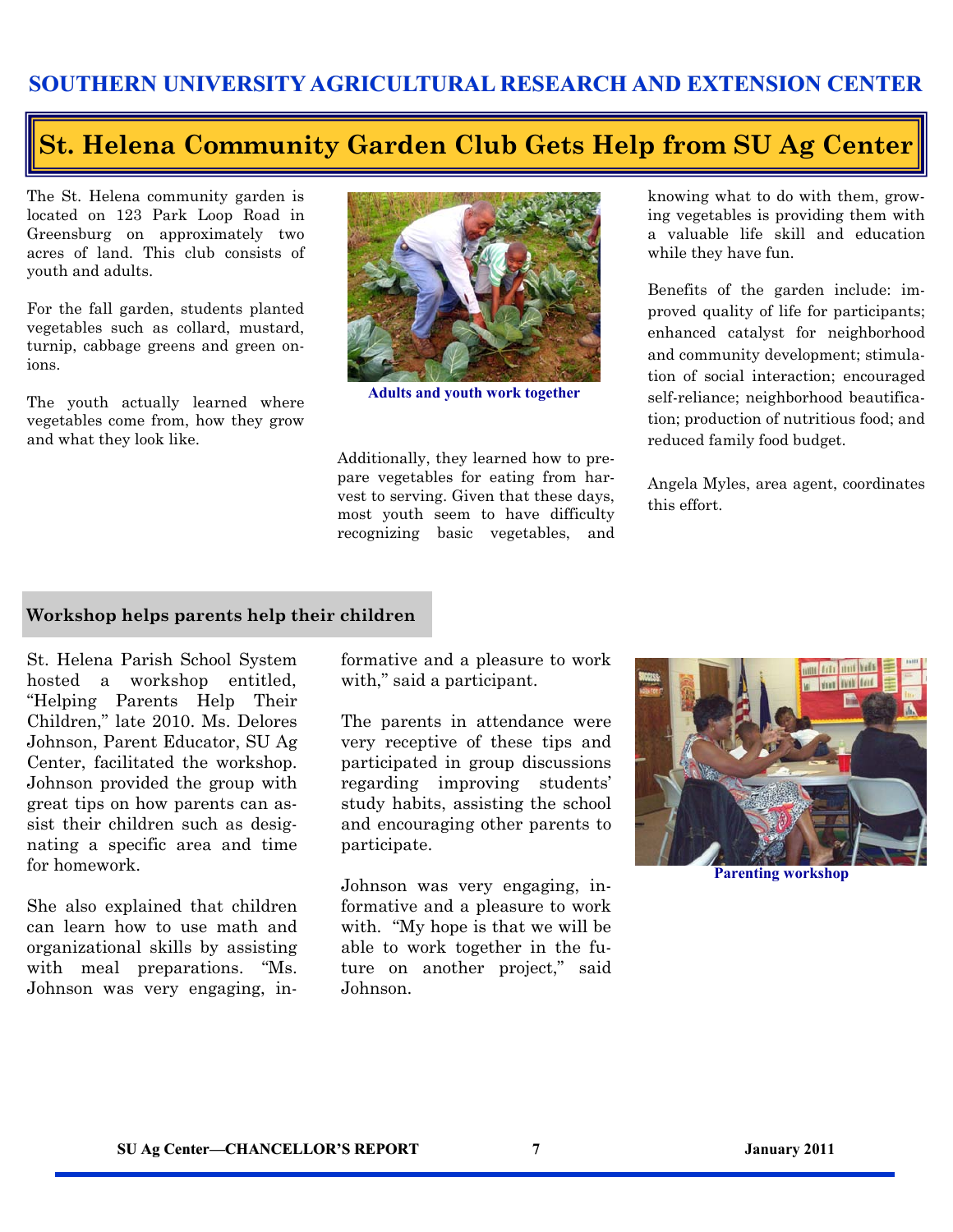#### **Faculty and staff accomplishments and activities**

#### **SU Ag Center Employee Appointed to Board**

**De'Shoin York-Friendship**, Assistant Specialist – Nutrition, has been appointed to the Executive Committee of the Greater Baton Rouge Food Bank's Board of Directors. De'Shoin will also serve as Secretary for the Board. The Greater Baton Rouge Food Bank serves 11 parishes and has over 120 member agencies.

**The Center for Rural and Small Business Development** sponsored a follow-up home buyer's workshop at Refuge Temple in Amite, with more than 15 participants in attendance. Several of the participants were at previous workshops because of the need to get a good understanding of the process for completing the USDA, Rural single family home applications. A total of 15 applications were collected and edited for submission.

> **Mel Coco**, Southern University Ag Center Nutrition Educator participates in benefit Lunch. Family and Consumer Science Regional Coordinator, Quincy Cheek, coordinated the Dean Lee Employee Health Expo and Team Lou benefit lunch for the Susan G. Komen Foundation late 2010. The event was held at the Dewitt Livestock Facility in Alexandria, Louisiana. A blood drive conducted by the LifeShare Blood Center was also held at this event.

Additionally, the Center responded to a request from the Department of Family and Consumer Sciences at Southern University to present information on starting a business to students in Consumer Economics class. The topics covered included: How to Distinguish a Non-Profit from a For-Profit Business; Various Funding Sources; Developing a Business Plan; Why or Why not Business Loans; Starting the Business Application Process; and Starting a Childcare Business.



Mel Coco informs Benny Swor, left, Dean Lee employee about the health risks associated with overweight/ obesity